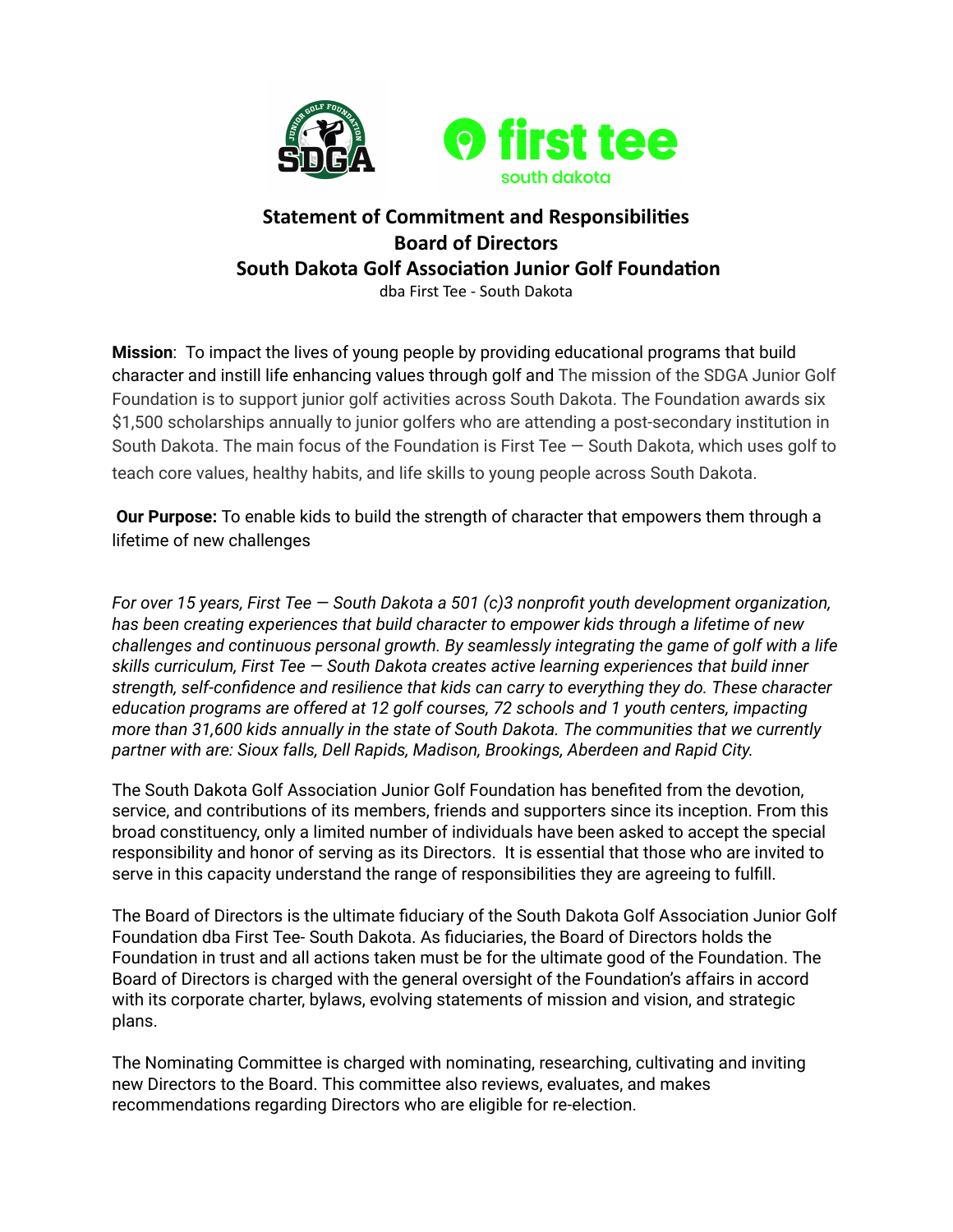Members of the Board of Directors of the South Dakota Golf Association Junior Golf Foundation accept their responsibility and hereby clarify, for themselves and for those invited to join them in the future, what is expected of them through this statement of commitment and responsibility.

### **General Expectations**

- Support First Tee South Dakota mission, vision purpose, goals, policies and programs, while knowing its strengths and need
- Accept and follow the bylaws of First Tee South Dakota
- Serve actively on task forces /committees as requested by the Board Chair;

*Committee: Governance | Fundraising | Operations/Finance*

*Task Force: Programs | Marketing-Communications*

- Attend no less than 9 of the board meetings
- Support Nomination Committee by bringing forward possible nominees to the Board who are men and women of achievement, who can make significant contributions to the work of the Board and the progress of First Tee – South Dakota

#### **Culture of Philanthropy – Financial Commitments**

1. The target give and get for each board member is \$3,000. The target "give" for each Director is set personally [enter personal give \$\_\_\_\_\_\_\_\_\_\_\_\_\_]. . AND, the "get" for each Director is the remaining dollar amount. The "get" can be achieved through donations from the Director's personal and professional network, grants from affiliated corporate partners, and support for Chapter Golf Tournament and other events.

I pledge a total of \$\_\_\_\_\_\_\_ to be paid

I will pay the full amount today or I prefer to pay monthly  $\sim$  \$ \_\_\_\_\_\_(amount to billed monthly) I will make the contribution in the form of Cash Check Credit Card

Volunteer hours, at the First Tee – South Dakota, will count towards the give amount. Volunteer hours are the equivalent of \$30/hour. The board member needs to report their volunteer hours at the end of each month.

2. Make an annual "stretch" gift to First Tee – South Dakota, during the annual fundraising campaign, according to personal means, but no less than the minimum amount established by the Board and with the realization of the leadership role the Board must play in fund development.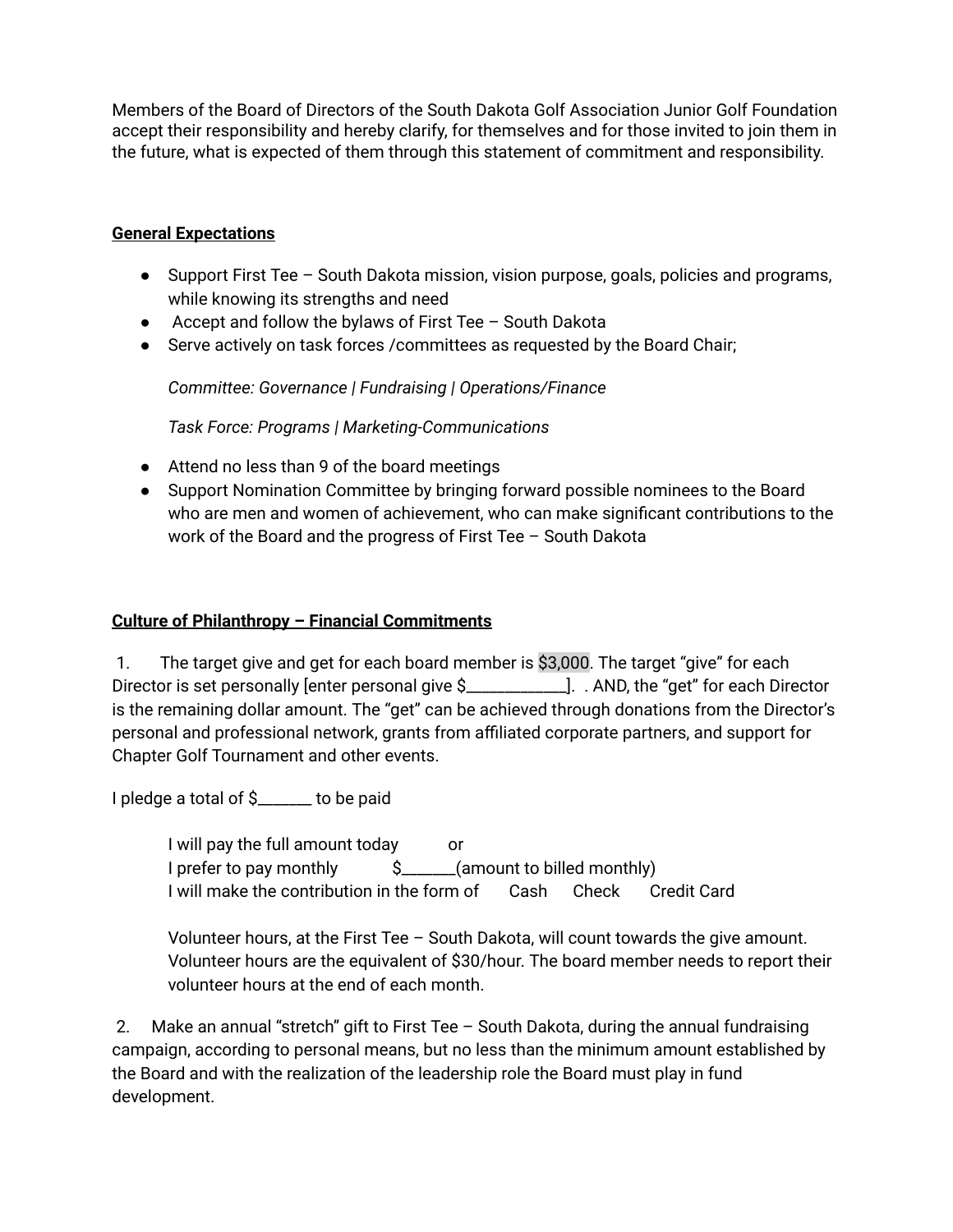3. Assist First Tee – South Dakota by implementing fundraising strategies through personal influence by asking friends and colleagues to donate to First Tee – South Dakota. Board Members will provide a list of potential donors with contact information or update an existing list.

## **Culture of Philanthropy – Non-Financial Commitments**

Participate actively in all First Tee – South Dakota fundraising special events, programs and activities

- **Host** a donor house party/gathering
- □ Add personal notes to solicitation letters
- □ Participate in a **prospect meeting** with staff and/or other board member
- **Write notes** for cultivation and stewardship
- Make **phone calls** stewardship, thank you calls or invitation follow-up calls
- Accompany staff on a **program tour** with prospective donors
- Secure a **corporate sponsorship** for chapter event
- **Invite** a guest(s) to event
- **Participate** in [event name]

Communications and Community Engagement

- Invite a group of friends/colleagues to **tour or volunteer** to an event or program site
- $\Box$  Ask at least 2 colleagues if they would like additional information about First Tee – South Dakota and get their email address
- Like and share First Tee South Dakota on **Facebook and/or your social media of choice**:

### **Meetings**

- The board will meet on a monthly basis. On the third Thursday of every month, except for the month of July. Time of day will vary. Calendar invites to be sent out in a timely manner
- Attend not less than 9 of the meetings of the Board; and acknowledge that participation will be at my own expense:
	- o I will attend the meeting prepared to contribute to discussion

o Prepare for and participate in committee meetings, including appropriate organizational activities.

- Ask timely and substantive questions at Board and committee meetings consistent with personal conscience and convictions, while supporting and being consensus driven on issues decided by the Board.
- Suggest agenda items periodically for Board and committee meetings to ensure that significant policy-related matters are addressed.